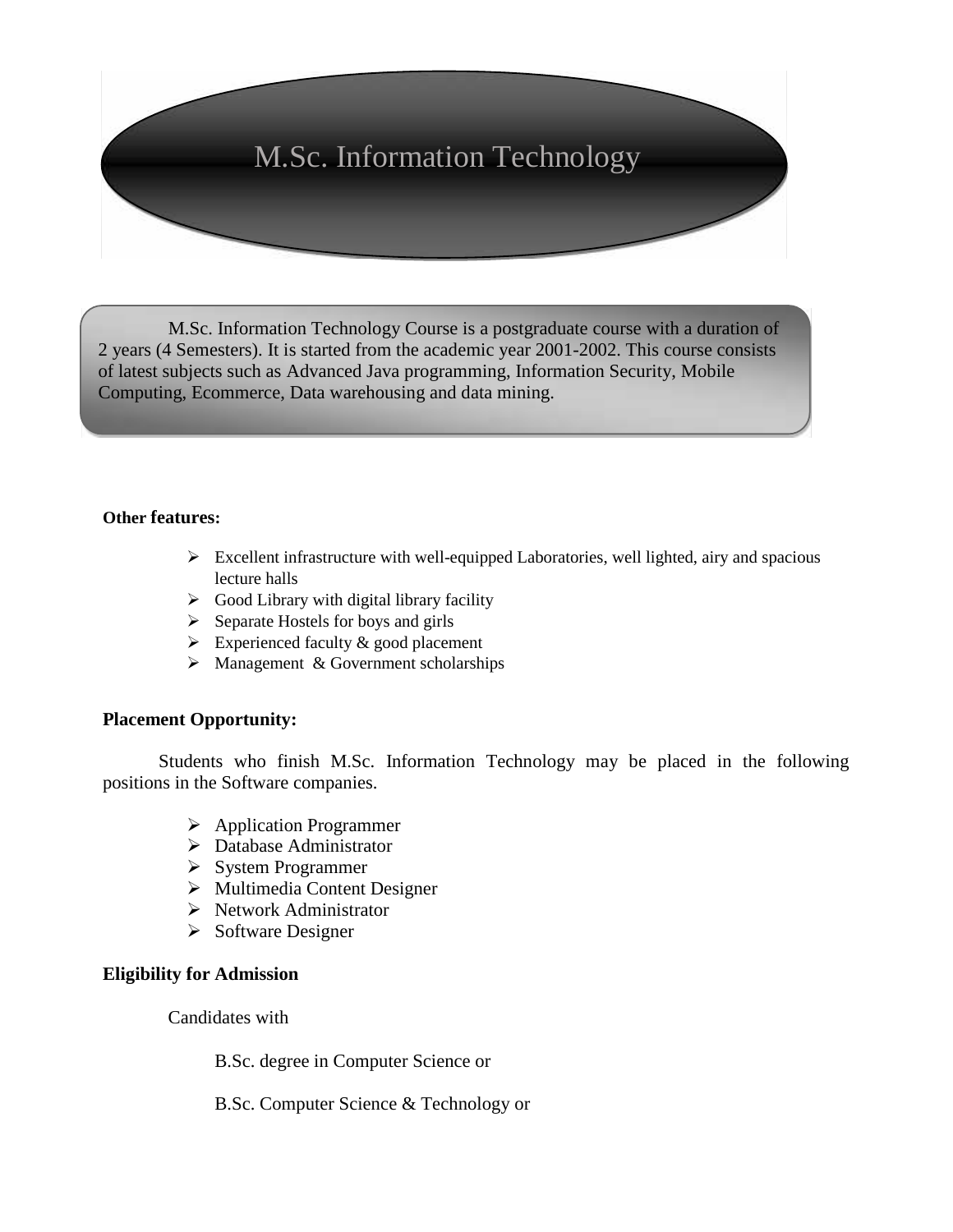### B.C.A. degree

of this University or any other degree accepted as equivalent thereto by the Syndicate of the University of Madras.

|                     | <b>Subjects in M.Sc. IT</b>                                                                            |                                              |                |                |    |           |              |  |  |  |  |
|---------------------|--------------------------------------------------------------------------------------------------------|----------------------------------------------|----------------|----------------|----|-----------|--------------|--|--|--|--|
| <b>SEMESTER - I</b> |                                                                                                        |                                              |                |                |    |           |              |  |  |  |  |
| Sl. No              | <b>Subject</b>                                                                                         | Sub. Code                                    | Ins.Hr         | <b>Credits</b> | IA | <b>EA</b> | <b>Total</b> |  |  |  |  |
| $\mathbf{1}$        | $C_{++}$ and Data Structures                                                                           | PSB1A                                        | 5              | $\overline{4}$ | 25 | 75        | 100          |  |  |  |  |
| $\sqrt{2}$          | <b>Computer Architecture</b>                                                                           | PSB1B                                        | 5              | $\overline{4}$ | 25 | 75        | 100          |  |  |  |  |
| $\overline{3}$      | Database Management Systems                                                                            | PSB1C                                        | 5              | $\overline{4}$ | 25 | 75        | 100          |  |  |  |  |
| $\overline{4}$      | Elective -I<br><b>Visual Programming</b><br>E-Commerce<br>Programming in C                             | <b>PSBEA</b><br><b>PSBEB</b><br><b>PSBEC</b> | 5              | $\overline{4}$ | 25 | 75        | 100          |  |  |  |  |
| 5                   | Practical - I: Data Structures Lab. Using C++                                                          | <b>PSB11</b>                                 | $\overline{4}$ | $\overline{2}$ | 40 | 60        | 100          |  |  |  |  |
| 6                   | Practical - II : RDBMS Lab.                                                                            | <b>PSB12</b>                                 | $\overline{4}$ | $\overline{2}$ | 40 | 60        | 100          |  |  |  |  |
| $\overline{7}$      | SoftSkill-1-Language and Communication<br>skill                                                        | <b>PSSEA</b>                                 | $\overline{2}$ | $\overline{2}$ | 25 | 75        | 100          |  |  |  |  |
|                     | <b>SEMESTER - II</b>                                                                                   |                                              |                |                |    |           |              |  |  |  |  |
| $\mathbf{1}$        | <b>Operating Systems</b>                                                                               | PSB <sub>2</sub> D                           | 5              | $\overline{4}$ | 25 | 75        | 100          |  |  |  |  |
| $\overline{2}$      | Programming in Java                                                                                    | PSB <sub>2E</sub>                            | 5              | $\overline{4}$ | 25 | 75        | 100          |  |  |  |  |
| 3                   | $Elective - II$<br>Software Engineering<br>Data Warehousing and Data Mining<br><b>Software Testing</b> | <b>PSBED</b><br><b>PSBEE</b><br><b>PSBEG</b> | 5              | $\overline{3}$ | 25 | 75        | 100          |  |  |  |  |
| $\overline{4}$      | $Elective - III$<br><b>Internet Technology</b><br>Multimedia Systems<br><b>Windows Programming</b>     | <b>PSBEH</b><br><b>PSBEJ</b><br><b>PSBEK</b> | 5              | $\overline{3}$ | 25 | 75        | 100          |  |  |  |  |
| 5                   | Practical – III: Java Programming Lab.                                                                 | <b>PSB23</b>                                 | $\overline{4}$ | $\overline{2}$ | 40 | 60        | 100          |  |  |  |  |
| 6                   | Practical - IV: Lab. Based on Elective III                                                             | PSBE1                                        | $\overline{4}$ | $\overline{2}$ | 40 | 60        | 100          |  |  |  |  |
| $\overline{7}$      | SoftSkill-2 - Spoken and Presentation Skills                                                           | <b>PSSEB</b>                                 | $\overline{2}$ | $\overline{2}$ | 25 | 75        | 100          |  |  |  |  |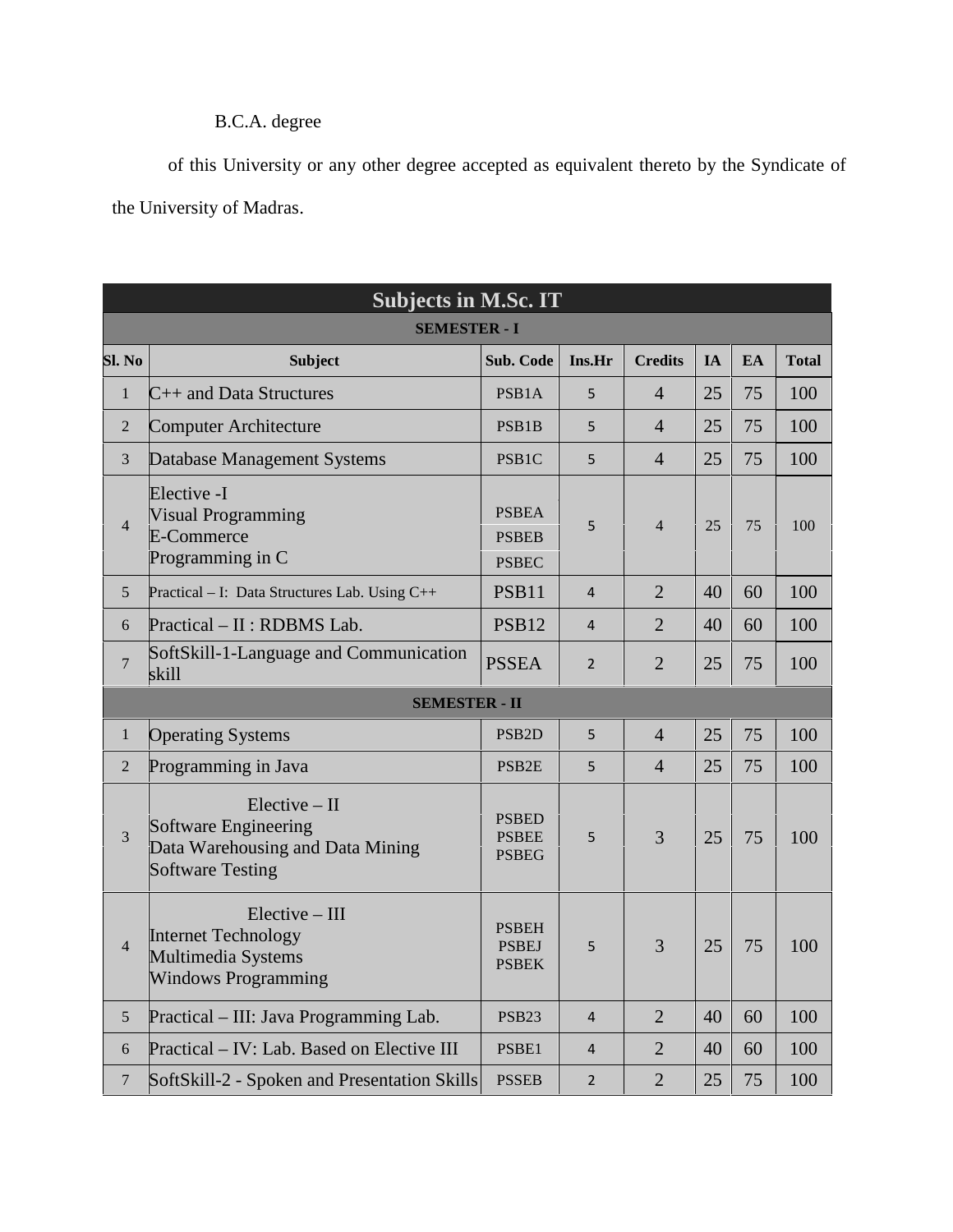| 8                     | Internship: During summer vacation 6 to 8 weeks              |                    |                |                | 25 | 75  | 100       |  |  |
|-----------------------|--------------------------------------------------------------|--------------------|----------------|----------------|----|-----|-----------|--|--|
| <b>SEMESTER - III</b> |                                                              |                    |                |                |    |     |           |  |  |
| $\mathbf{1}$          | <b>Computer Networks</b>                                     | PSB <sub>3G</sub>  | 5              | $\overline{4}$ | 25 | 75  | 100       |  |  |
| $\overline{2}$        | Design and Analysis of Algorithms                            | PSB <sub>3</sub> H | 4              | $\overline{4}$ | 25 | 75  | 100       |  |  |
| 3                     | <b>Advanced Java Programming</b>                             | PSB <sub>3</sub> J | 4              | $\overline{4}$ | 25 | 75  | 100       |  |  |
| $\overline{4}$        | <b>Information Security</b>                                  | PSB <sub>3</sub> A | 4              | $\overline{4}$ | 25 | 75  | 100       |  |  |
|                       | Elective – IV: Mobile Computing                              | <b>PSBEL</b>       | 5              | $\overline{4}$ | 25 | 75  | 100       |  |  |
| 5                     | Elective – IV: Artificial Intelligence                       | <b>PSBEM</b>       |                |                |    |     |           |  |  |
|                       | Elective – IV: Computer Graphics                             | <b>PSBEN</b>       |                |                |    |     |           |  |  |
| 6                     | Practical – V: Advanced Java Lab.                            | <b>PSB34</b>       | $\overline{4}$ | $\overline{2}$ | 40 | 60  | 100       |  |  |
| $\overline{7}$        | SoftSkill-3 - Life and Managerial Skills                     | <b>PSSEC</b>       | $\overline{2}$ | $\overline{2}$ | 40 | 60  | 100       |  |  |
| 8                     | SoftSkill-4 - Contemporary Awareness                         | <b>PSSEN</b>       | $\overline{2}$ | $\overline{2}$ | 40 | 60  | 100       |  |  |
| 9                     | Internship: During summer vacation 4 to 6 weeks of<br>I Year | <b>PSSEQ</b>       |                | $\overline{2}$ |    | 100 | 100       |  |  |
| <b>SEMESTER - IV</b>  |                                                              |                    |                |                |    |     |           |  |  |
| $\mathbf{1}$          | Project & Viva-Voce                                          | PSB <sub>4</sub> Q | IV             | 20             |    | 20  | $60 + 20$ |  |  |

## **Computer Laboratories:**